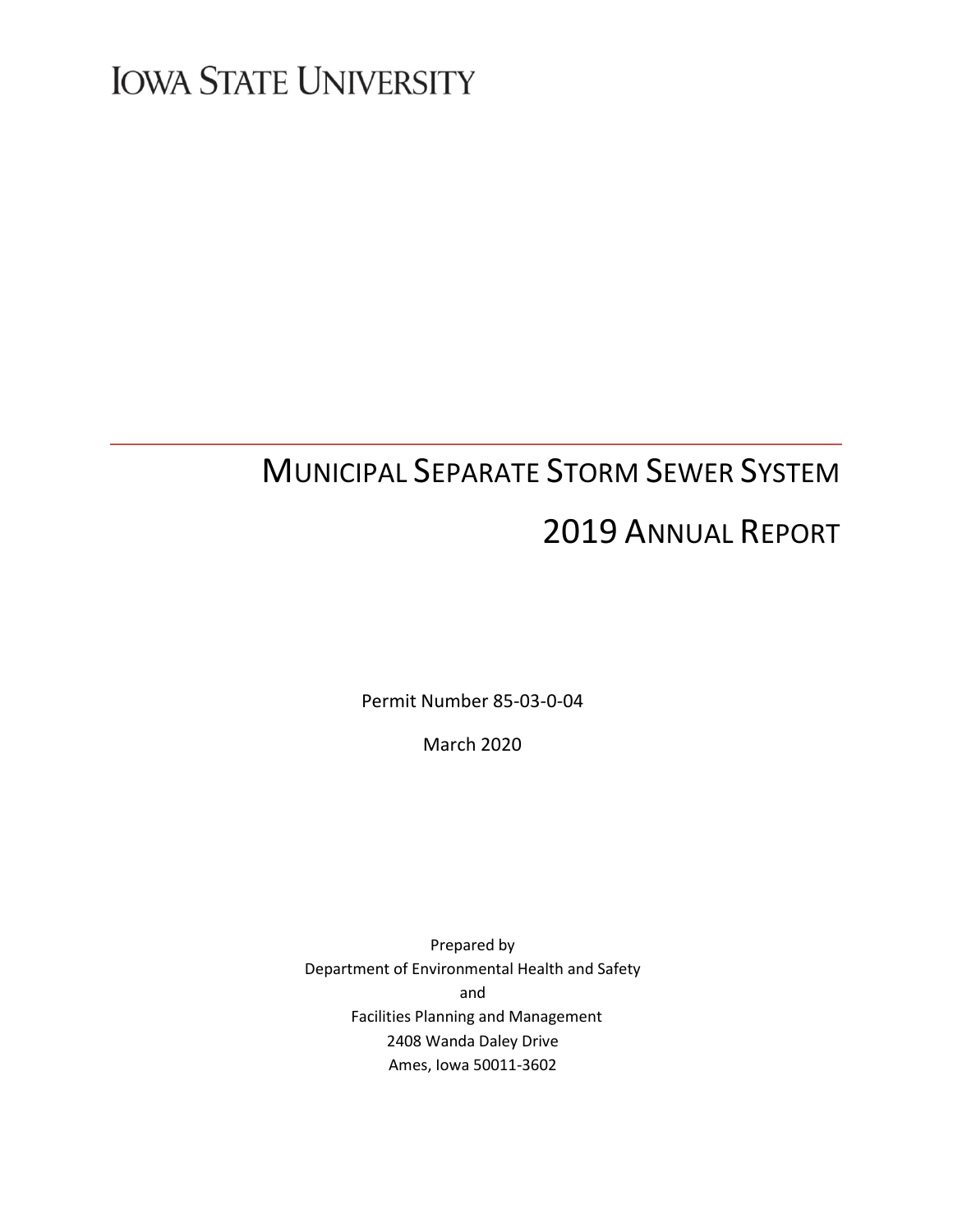# **INTRODUCTION**

The *2019 Annual Storm Water Report* for Iowa State University (ISU) was prepared by Environmental Health and Safety (EH&S) in accordance with Part III of the facility's Municipal Separate Storm Water System (MS4) permit, number 85-03-0-04. This report summarizes storm water compliance activities within the boundaries of ISU and outlying farm properties, including Central Campus, North Campus, South Campus, Applied Science Complex, Arboretum, Southwest Athletic Complex, College of Veterinary Medicine, Dairy Teaching Farm, and the BioCentury Research Farm.

# *1. STATUS OF IMPLEMENTING THE COMPONENTS OF THE NATIONAL POLLUTANT DISCHARGE ELIMINATION SYSTEM PERMIT*

ISU was issued a National Pollutant Discharge Elimination System (NPDES) permit on February 6, 2004. The permit was renewed in 2009, 2014, and 2019. The current permit expires on January 31, 2024. Modifications to the permit requested by ISU and approved by the Department included eliminating the requirement to publish quarterly the telephone number for the storm water hotline. This number is posted on the EH&S web page.

## A. Public Education and Outreach on Storm Water Impacts

Storm Water Web Page. The storm water web page consists of storm water facts and information, Storm Water Management Policy statements, storm water hotline telephone number, publications and forms, links to pre- and post-construction activities, and a storm water survey. In 2019, the storm water web page was viewed 639 times.

- 1. General Storm Water Education Fact Sheet, and
- 2. Storm Water Pollution Prevention web page, both available at: <https://www.ehs.iastate.edu/services/environmental/stormwater>
- 3. Education Program for Faculty and Staff. EH&S and FP&M staff participated in monthly storm water lunch and learn webinar series, provided through the Iowa Storm Water Education Partnership.

#### B. Public Involvement and Participation

- 1. The Storm Water Hotline, (515) 294-7229, received no calls requiring a response during 2019.
- 2. Storm Water Management Team. In 2019, ISU's Storm Water Management Committee met each semester and once during the summer. Further communications between individual team members occurred regularly, concerning storm water policies and project sites. In addition, EH&S Staff and FP&M staff met in March 2019 to discuss storm water management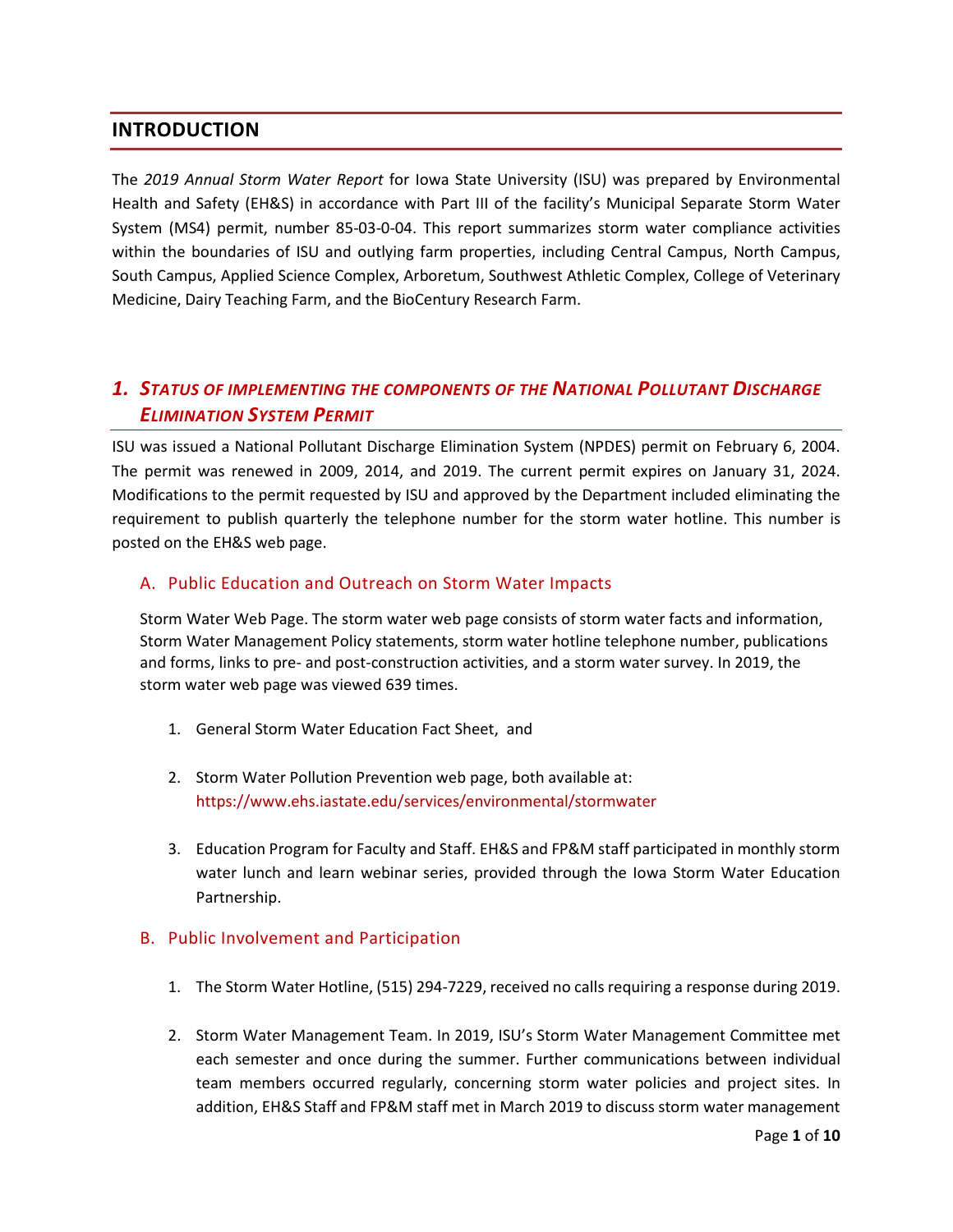practices on ISU construction projects. The team continues to discuss strategies to mandate or incentivize green infrastructure features during the design phase of new projects.

3. Public Notice Requirements. For each construction permit, a Notice of Intent was completed which includes submitting a Public Notice to the Iowa State Daily (using DNR Form 542-8117). A notarized copy of the notice that ran in the Daily is retained. Also, when the University renewed this MS4 permit for 2019, the notice was posted at the City of Ames Public Library, City Hall, and the Iowa State University Library, inviting public comment.

## C. Illicit Discharge Detection and Elimination

- 1. Illicit Discharge Prohibition Policy Statement, available at: <https://www.ehs.iastate.edu/publications/policies/swpolicy.pdf>
- 2. EH&S conducted annual dry flow inspections of MS4 campus storm water outfalls throughout 2019. EH&S staff visually inspected storm water outfalls to public waterways and dry land with no illicit discharges detected during the inspections. A review of the annual outfall inspection process was conducted; no changes were made to the inspection program. In December 2019, ISU FP&M identified an illicit discharge to storm water at the Iowa State Center CY Stephens lower level west machine room. The illicit discharge was identified when ISU FP&M staff noticed steam arising from a storm sewer service entrance hole. ISU FP&M have obtained 2 preliminary estimates to remediate the situation to sanitary sewer. Cost estimates range from \$182,000 to \$247,500. Construction will occur during the 2020 calendar year.

## D. Construction Site Storm Water Runoff Control

- 1. Construction Site Runoff Control Policy Statement, available at: <https://www.ehs.iastate.edu/publications/policies/swpolicy.pdf>
- 2. Standard Operating Procedures for NPDES Construction Permits. A summary process flow diagram is available at: [https://www.ehs.iastate.edu/sites/default/files/uploads/publications/reports/Stormwat](https://www.ehs.iastate.edu/sites/default/files/uploads/publications/reports/Stormwater%20Construction%20Permit%20Flow%20Chart.pdf) [er%20Construction%20Permit%20Flow%20Chart.pdf](https://www.ehs.iastate.edu/sites/default/files/uploads/publications/reports/Stormwater%20Construction%20Permit%20Flow%20Chart.pdf)
- 3. Construction Site Inspection Program. EH&S completed 349 storm water inspections at 12 construction sites covering a total of 88.5 acres. Construction teams implemented erosion prevention and sediment control practices that prevented 17 tons (that's 120 wheelbarrow loads) of soil from entering our waterways. Keeping soil on site and out of our local creeks and streams improves water quality.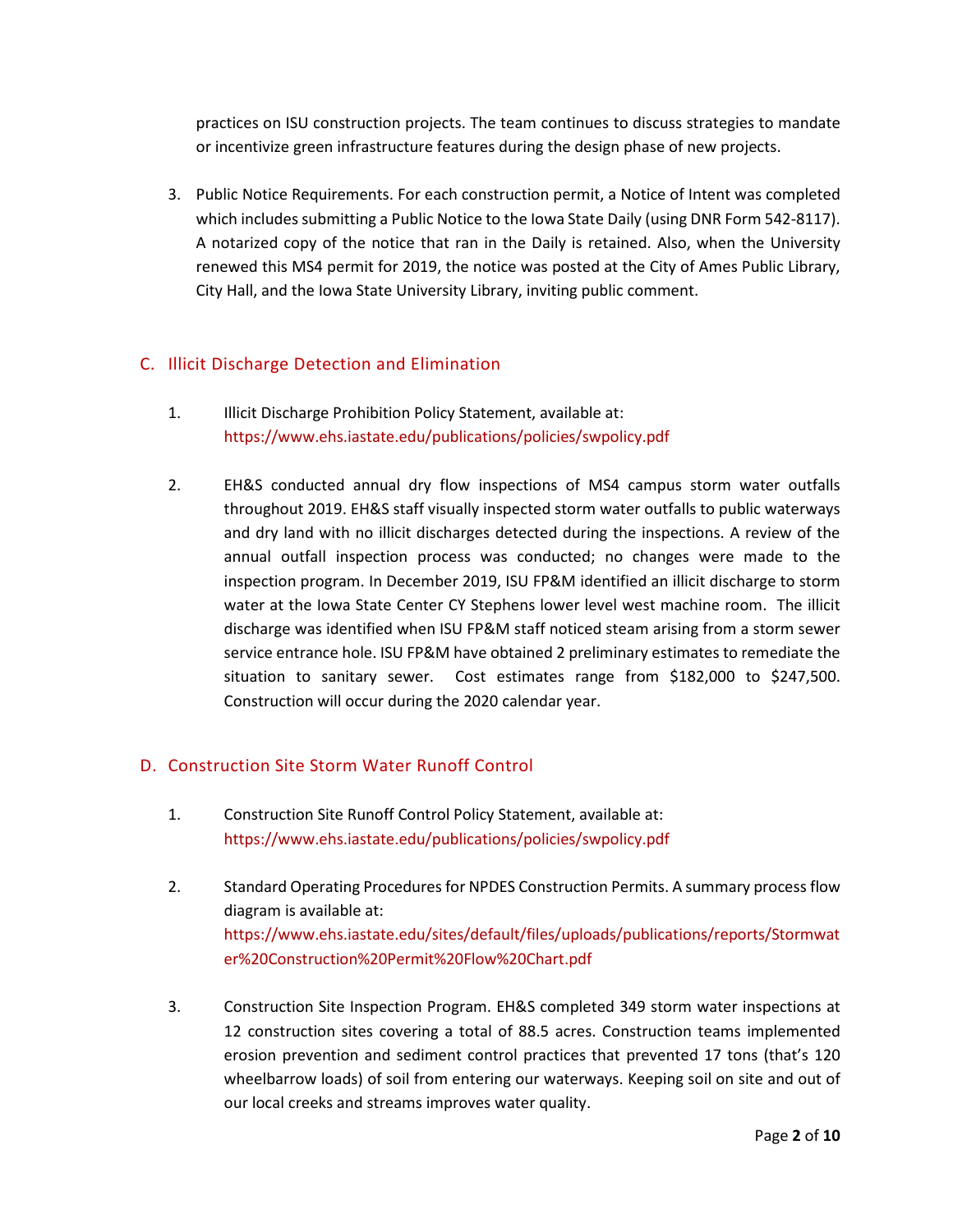4. Pollution Prevention Plan Review Procedures. In addition to the stormwater construction permit flow chart ISU developed to accompany the SOP, each capital project includes contract language that requires compliance with good engineering practices for stormwater management and a template for on-site best management practices for sediment and erosion control. These are available to contractors through the Centric Project Management file sharing application.



Polyethylene retention cells installed under the roadway help slow the release of surface runoff to local waterways.

## E. Post-Construction Storm Water Management

- 1. Post-Construction Site Runoff Control Policy Statement, available at: <https://www.ehs.iastate.edu/publications/policies/swpolicy.pdf>
- 2. Site Plan Review Procedures. The University follows the Iowa Stormwater Management Manual and Statewide Urban Design and Specifications (SUDAS) manual where practical, including storm water detention, retention, infiltration, quality, and quantity considerations. These post-construction requirements are included in the contract language for capital projects. ISU does not close out a permit until the site meets all contract requirements, including stormwater management obligations.
- 3. Re-Pavement and Storm Water Repair Retrofit Evaluation Program. ISU evaluates repavement and repair projects as needed to minimize runoff from streets and parking lots.

## F. Pollution Prevention / Good Housekeeping

- 1. Educational Programs for ISU Staff. EH&S staff trained 206 employees during calendar year 2019. Training topics included storm water regulatory compliance, construction site BMPs, storm water hotline, NPDES General Permit No 2, and SWPPP compliance and review.
- 2. Pesticide and Fertilizer Maintenance Program. ISU employs certified pesticide applicators, trains them in Integrative Pest Management strategies, and monitors fertilizer and pesticide applications on campus.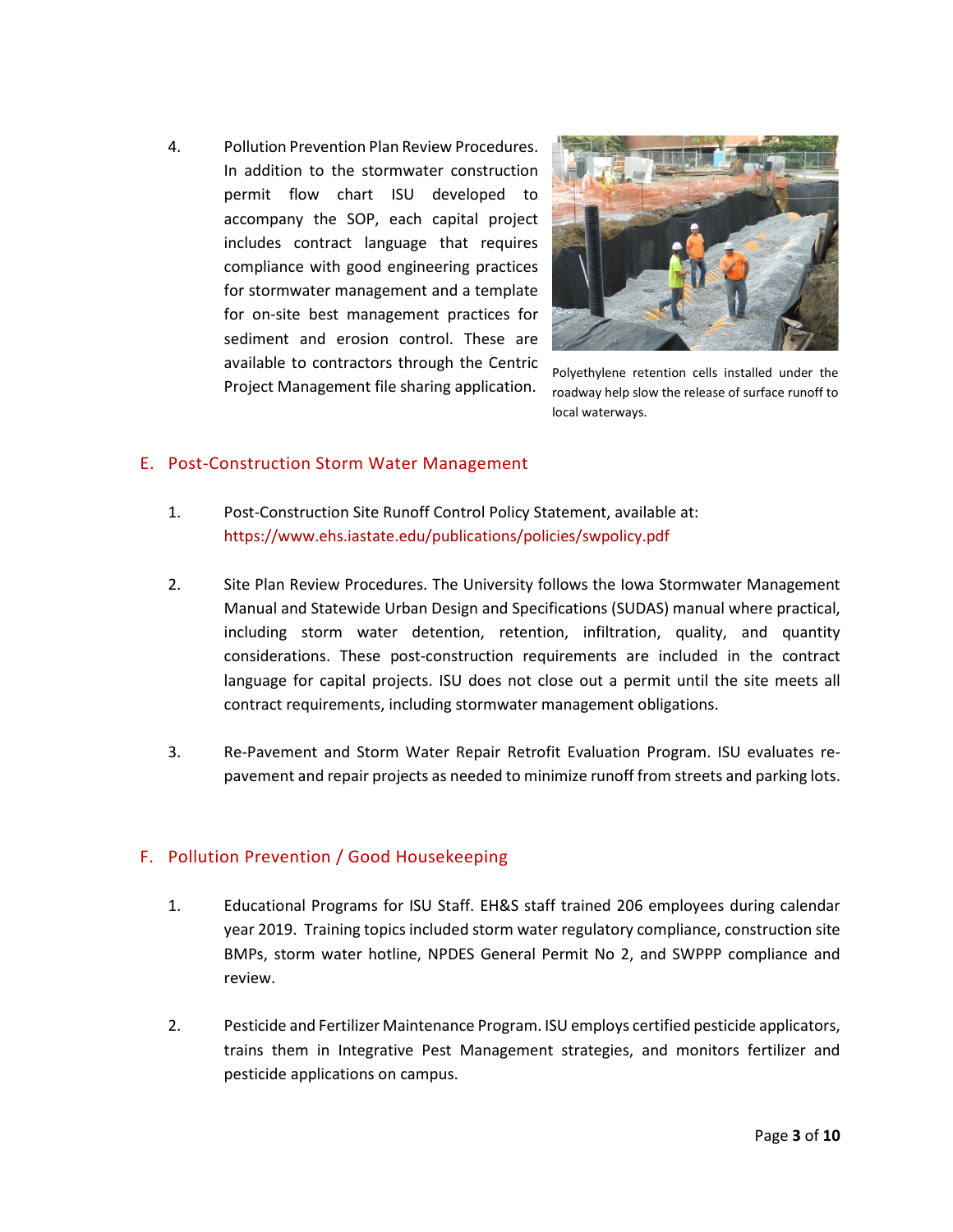3. Street and Parking Lot Sweeping Program. In 2019, Iowa State University collected 253 tons of sweepings from 69 miles of streets, sidewalks, and bike paths, and 178 acres of parking lots.



4. Inspection and Maintenance Program – Mike Murray, PE, Chief Mechanical Engineer

There are approximately 2,100 manhole structures (junctions and intakes) covered under the ISU MS4 permit. These structures are labelled on the ISU Campus utility maps based on map grid and a sequential number. To date, the exact location of approximately 1,340 of structures are confirmed on utility maps utilizing a global



positioning system surveying device. ISU Utilities will continue to survey service entry covers to improve map accuracy, and inspect each manhole every five years, averaging 450 inspections per year.

Since 2013, ISU Utilities have visually inspected the entire system, concluding the 5-year inspection process with 509 inspections completed in calendar year 2019. Additionally, ISU Utilities televise lines where needed to verify cleaning or investigate sewer backups. In 2019, five areas representing approximately 1,200 feet were televised. A typical photo still from a video is shown.

ISU Utilities employs a facilities management program (FAMIS) to store all maintenance records, including dates, location of maintenance, assigned staff, descriptions of repairs and maintenance, cleaning, associated cost, and materials. FAMIS works well to capture metrics and document maintenance and repair activities.

To document that the University is inspecting each manhole once every 5 years, ISU Utilities has implemented a separate data collection process. Utility crews systematically inspect the MS4 system based on campus map grid sheets. The data are kept on paper forms recording manhole number, date, person inspecting, method of inspection, and observation. The paper forms are scanned and maintained in electronic format. This combination of systematic inspections and digitized record keeping ensures that ISU Utilities satisfies MS4 permit requirements. In addition, Utilities is prototyping new methods to collect and store information electronically to evaluate cost effective choices for the MS4 system.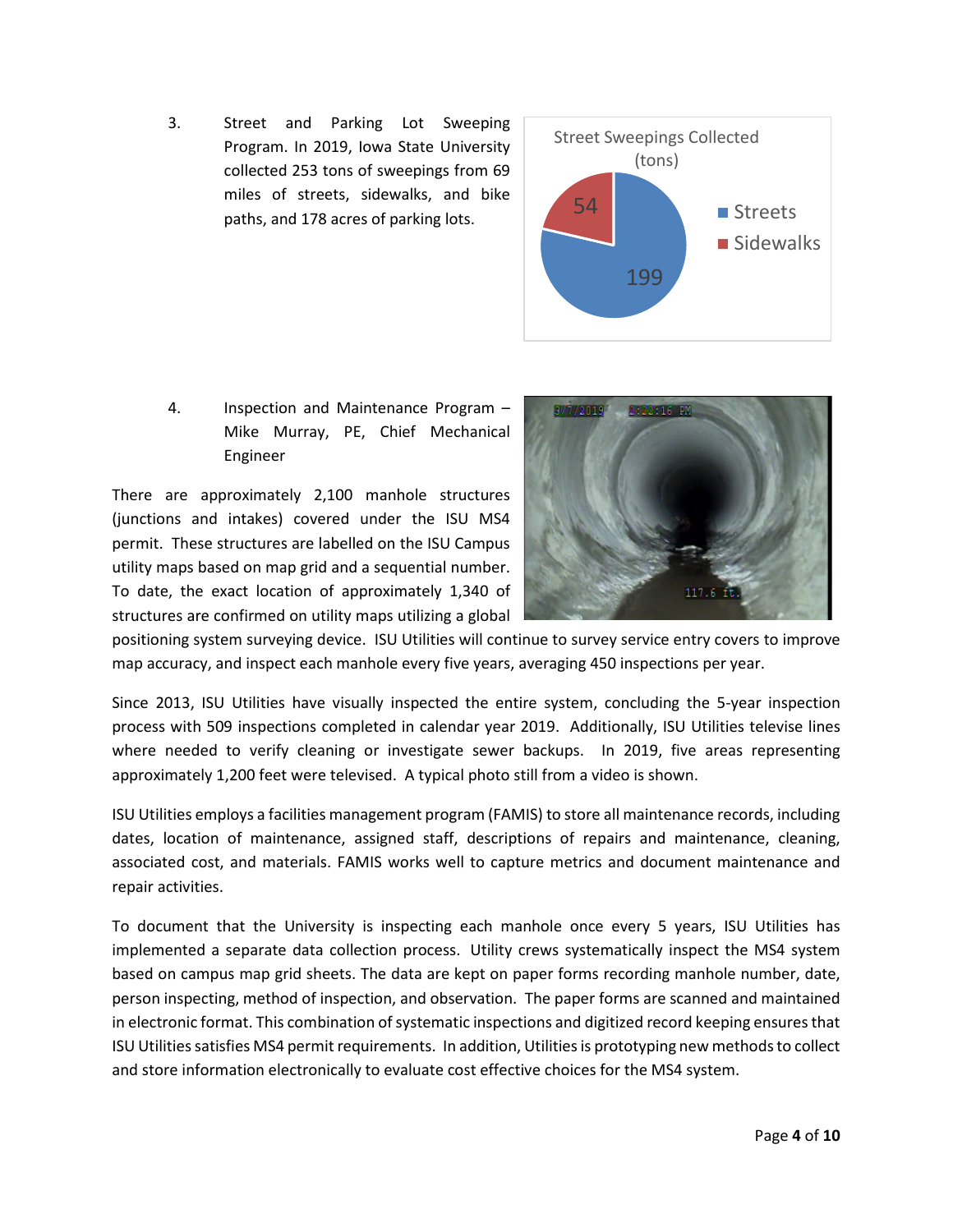The primary maintenance item identified thru 2019 inspections was removing built up debris by vacuum truck and excavation and repair of an 8" line near Helser Hall. Five other storm manholes were grouted, tops rebuilt, or other modifications made as a result of these regular inspections

## *2. SUMMARY OF THE MONITORING DATA ON STORM WATER QUALITY IMPROVEMENTS*

ISU is investigating new options for monitoring stream water quality. The discontinuation of the IOWATER program has temporarily eliminated this resource for tracking water chemistry and ecological health. Historic records are still available, but a source of new data and a mechanism for collecting it has not yet been identified.

## Student Capstone Water Erosion Prediction Project

Environmental Health and Safety (EH&S) had the opportunity this year to partner with students enrolled in Technology Systems Management and offer them a capstone project. This project supported their educational goals, met one of their academic requirements for graduation, and enhanced ISU's storm water management efforts. Fourth-year student Mattea Contreras accepted the challenge. The project included an evaluation of the variables used in the Revised Universal Soil Loss Equation, version 2 (RUSLE2), which ISU has used for decades to estimate soil erosion from construction sites.

Ms. Contreras focused her initial efforts on a highly visible campus construction project, the South East Recreational Fields Improvement project. This 58-acre construction site adjacent to a floodway was an ideal test of the conventional model used to estimate soil loss, RUSLE2, and a new soil erosion model, the Water Erosion Prediction Project (WEPP.) Although both measure soil erosion, RUSLE2 is typically used for average annual soil erosion estimates, while WEPP can measure soil erosion during specific events.

During her investigation of soil types and rainfall factors in Story County, Ms. Contreras immediately recommended refinements to the values used in the RUSLE2 model. Rainfall values were updated to 175 from 110, reflecting changes in precipitation rates in recent years. These values were further adjusted proportionally, based on the duration of the project. A 12-month project, for example, would use an Rvalue of 175, but a six-month project would use half this value, or 87.5.

Next, Ms. Contreras adjusted the soil factor, using the specific soil types prevalent along the Squaw Creek floodway. US Department of Agriculture Web Soil Survey data showed that for this site, a K-factor of 0.32 was appropriate. Because most of the site consists of level terrain suitable for recreational fields, the previous LS-value of 0.17 for level ground is still appropriate.

Cover management, variable C, was obtained from the USLE-Erosion Prediction Table Ivf. This table is primarily used for meadow land planted with legumes or grass. For these recreational fields, the C-value of 0.004 was used, suitable for meadow-grass turf. This variable is an order of magnitude less than previous factors and significantly changes soil loss estimates. The P-factors for these remained unchanged, as this variable is least sensitive, and the recreational fields will remain flat and sod-covered.

Using the original variables generalized across the entire campus, the annual estimated soil loss per acre is 0.48 tons (A=  $0.48$  tons/ac\*yr, R=110, K=.43, LS=.17, C=.06, P=1.) For a 58-acre construction site, ISU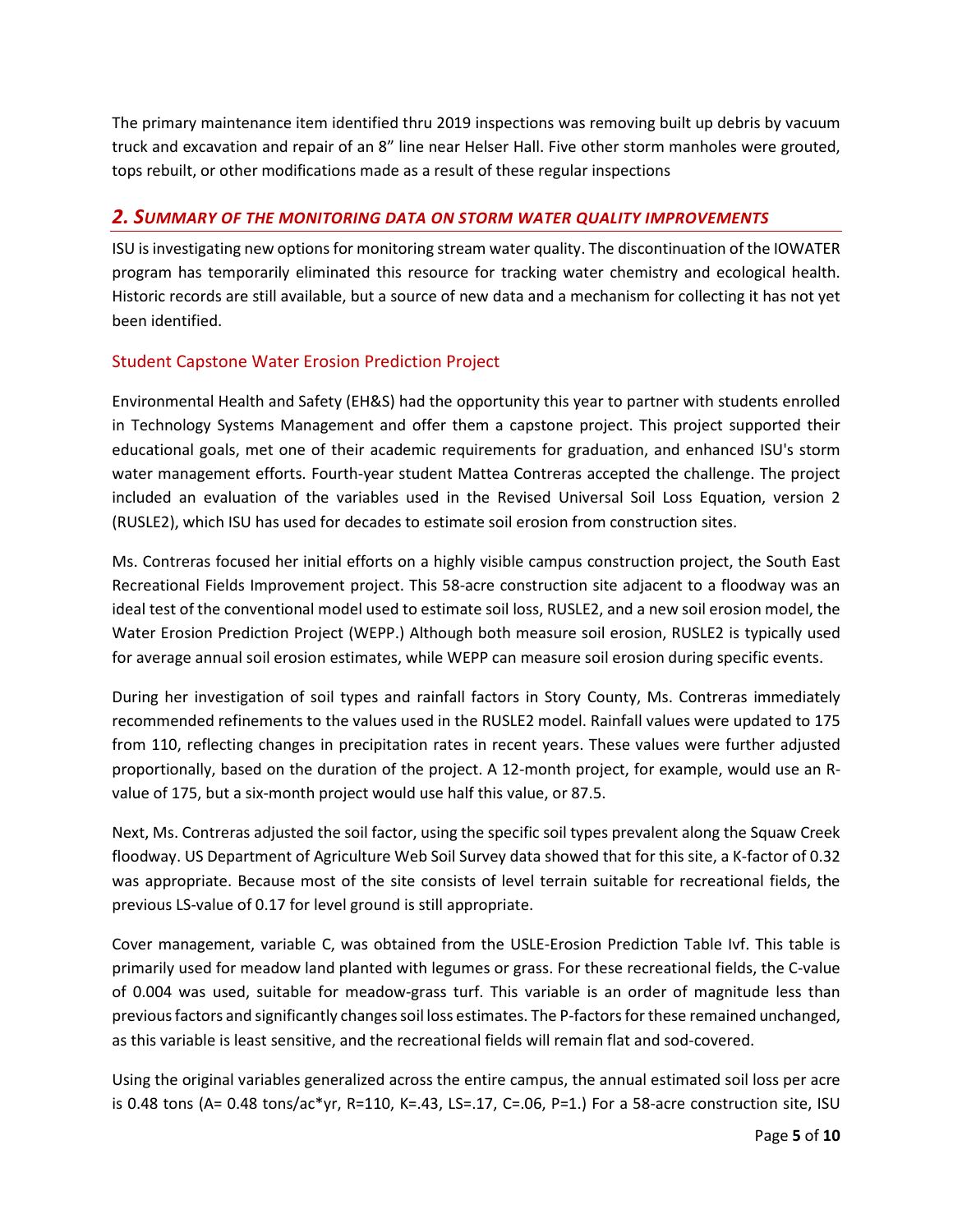had previously estimated that 28 tons of soil per year were lost from this site. The updated equations (R=175; K=0.28; LS=0.17, C=0.004, P=1.) show an average soil loss value of only 0.381 tons/ac\*yr, or 2.2 tons of soil lost. Because of these refinements in the modeling calculations, Ms. Contreras has demonstrated that ISU is significantly better at retaining soil from construction sites than previous estimates indicated. Using her updated variables, EH&S can now report much more accurate estimates of soil loss. In addition, Ms. Contreras has documented an easy-to-use methodology for tailoring soil erosion estimates for specific construction sites. At the conclusion of her project, she will also provide EH&S with the ability to compare RUSLE2 estimates with the new WEPP model.

# *3. AN ESTIMATE OF THE PREVIOUS FISCAL YEAR EXPENDITURES FOR IMPLEMENTATION OF THE MANAGEMENT PROGRAM AND THE BUDGET FOR THE CURRENT FISCAL YEAR*

The storm water management budget for calendar year 2019 was funded "as needed" by several campus entities:

- EH&S dedicated ½ fulltime equivalent (FTE) staff time to storm water activities, that included regular inspections of all permitted construction sites. EH&S conducted 349 weekly site inspections in 2019 at a total expenditure of \$40,135.
- EH&S staff maintained the storm water website, managed quarterly storm water hotline advertisements in the student newspaper, attended storm water training, and developed ISU staff training programs, at an estimated expenditure of \$65,000 in salary and benefits.



- Construction of new storm water management projects and design fees associated with capital site, parking and building projects is estimated at \$1,200,000.
- FP&M expenditures associated with storm water project design/BMPs, project support, implementation, maintenance, MS4 televising and cleaning, and seeding/sodding were approximately \$1,400,000.
- FP&M maintains 45 lane miles of paved institutional roads, 15 lane miles of gravel roads, 191 acres of parking lots, and 51 miles of sidewalks and bike paths throughout campus. To ensure safe passage of all vehicles, sweeping of pedestrian and cyclist roadways, parking lots, and bike paths resulted in an expenditure of \$142,439. The 253 tons of sweepings included 199 tons from streets and 54 tons from sidewalks.

Total estimated storm water management expenditures were \$2,847,574. No annual amounts are appropriated by ISU, as storm water expenses are funded on a per-project basis.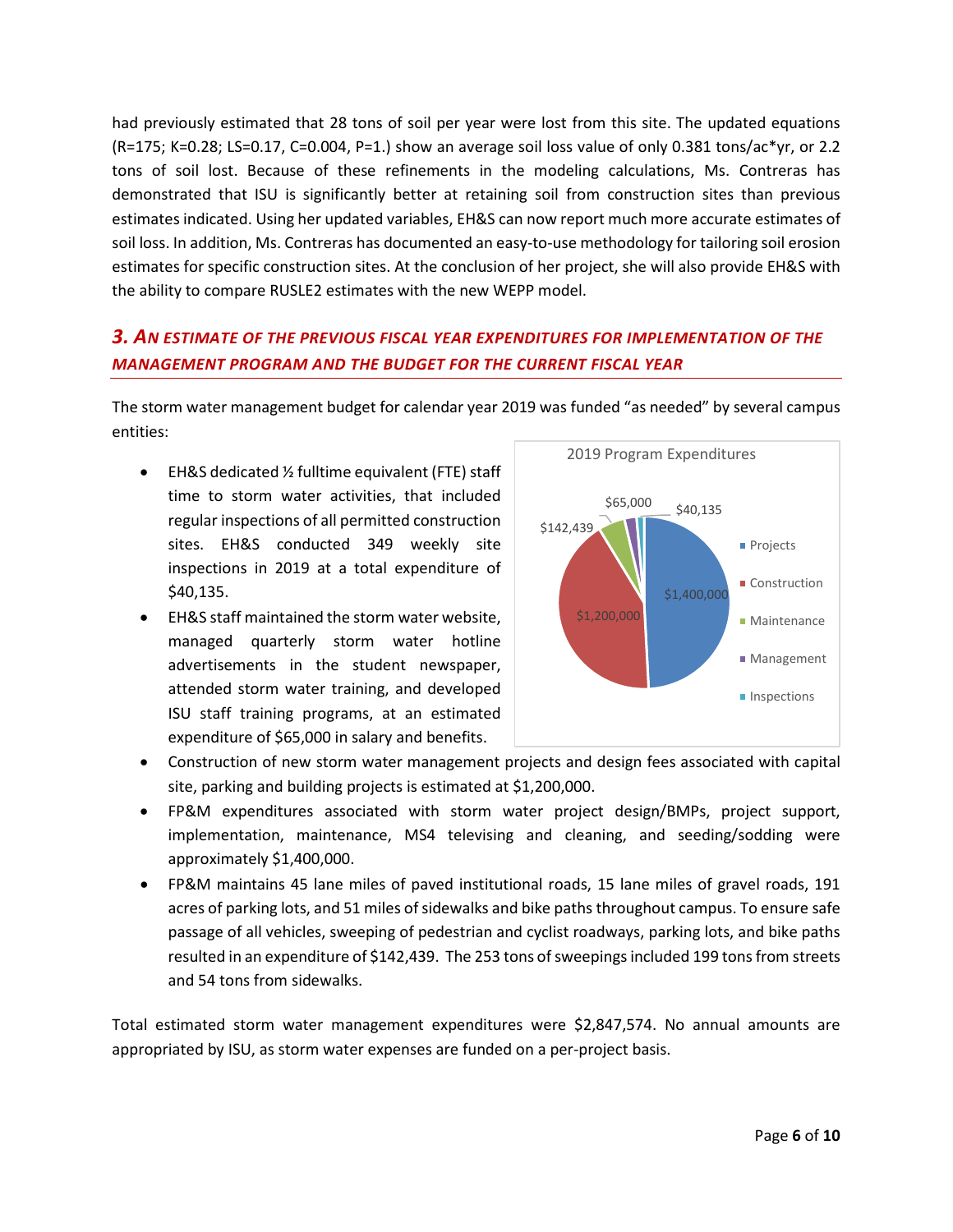## *4. SUMMARY DESCRIBING THE NUMBER AND NATURE OF INSPECTIONS, ENFORCEMENT ACTIONS AND PUBLIC EDUCATION PROGRAMS CONDUCTED DURING THE REPORTING PERIOD*

#### IDNR Inspections

The IDNR conducted a MS4 inspection on June 6, 2019. The scope of the inspection included an evaluation of the permit requirements, general discussions pertaining to the University's storm water program and on-site visits to GP2 sites, vehicle, chemical and salt storage facilities.

#### Permitted Site Inspections by ISU Staff

349 inspections were conducted by Environmental Health and Safety on all Iowa State University construction sites requiring a National Pollutant Discharge Elimination System General Permit Number 2. The inspections evaluated contractor compliance with BMPs as described on the site-specific Storm Water Pollution Prevention Plan (SWPPP). EH&S and FP&M staff coordinated mitigation efforts with site contractors when deficiencies were noted.

#### Active and Discontinued Construction Sites

During the 2019 calendar year, 12 construction sites operated under NPDES General Permit No. 2 authorizations. The status of these permits is summarized in Table 1.

#### **TABLE 1. STATUS OF CONSTRUCTION PERMITS**

| Facility                                         | Permit         | <b>Status</b>          |
|--------------------------------------------------|----------------|------------------------|
|                                                  |                |                        |
| <b>Gerdin Addition</b>                           | IA-34443-34122 | Active                 |
| <b>Road Union Drive Reconstruction</b>           | IA-32363-32071 | Discontinued 10/9/2019 |
| Iowa State Center Steam Supple Replacement       | IA-34873-34528 | Active                 |
| North Coal Pile Restoration                      | IA-34329-34014 | Discontinued 5/15/2019 |
| Parking Lots 2019                                | IA-34874-34529 | Discontinued 9/25/2019 |
| Poultry Farm Teaching Research Facility          | IA-34872-34527 | Active                 |
| Recreation Services East Of University Boulevard | IA-35197-34867 | Active                 |
| Reiman Gardens SW Corner Improvements            | IA-30651-30379 | Active                 |
| Sports Performance Center & Jack Trice Stadium   | IA-35214-34883 | Active                 |
| <b>Student Innovation Center</b>                 | IA-30467-30197 | Active                 |
| Utilities West Campus Chilled Water              | IA-32354-32061 | Discontinued 9/25/2019 |
| Vet Med Field Services Building Expansion        | IA-36393-36050 | Active                 |
|                                                  |                |                        |

Four sites reached final stabilization, as defined in the permits, and Notices of Discontinuation were submitted to the Iowa Department of Natural Resources (IDNR). Eight permitted sites were still active as of December 31, 2019 (See Attachments A).

#### Notices of Discontinuation

Eight construction projects reached final stabilization as defined in General Permit. (Refer to Active and Discontinued Sites, Table 1).

#### Reported Spills and Releases

On July 18, 2019, several thousand gallons of chilled water were released to the storm sewer system during construction activities in the vicinity of Beyer Hall.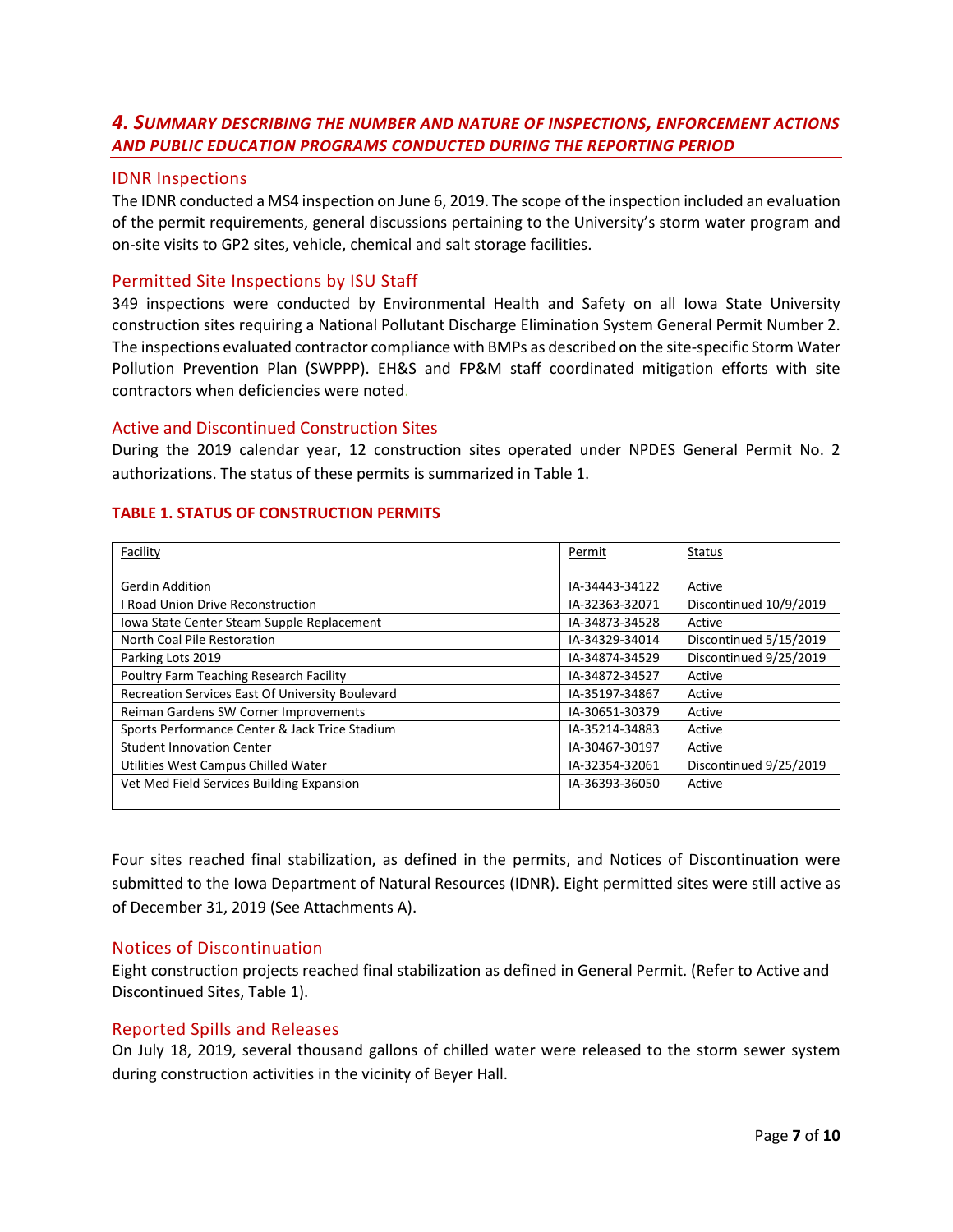## Community and Public Education Programs

Members of the Storm Water Committee, Environmental Health and Safety, and Facilities Planning and Management's Design and Operations group participated in programs to improve storm water management knowledge. Iowa State University public education and outreach activities included:

- Partnering with the Iowa Stormwater Education Partnership to provide stormwater inspector training to students in Civil Construction and Environmental Engineering.
- Clay Miller presented a lecture to first-year undergraduate environmental biology students on campus stormwater management efforts.
- Clay Miller is President of the Board of Directors of the Iowa Storm Water Education Partnership.

## Campus Volunteer Activities - Merry Rankin, Director of Sustainability

On June 15, 2019, 60 volunteers including 20 interns from the George Washington Carver summer research program in the College of Agriculture and Life Sciences removed nearly 800 pounds of trash from College Creek during the annual clean-up event.

Trash included three bicycles, a shovel, trash can lid, more than 20 tennis balls, metal landscape edging, a knurled nest of chicken wire and more than 20 garbage bags of trash.

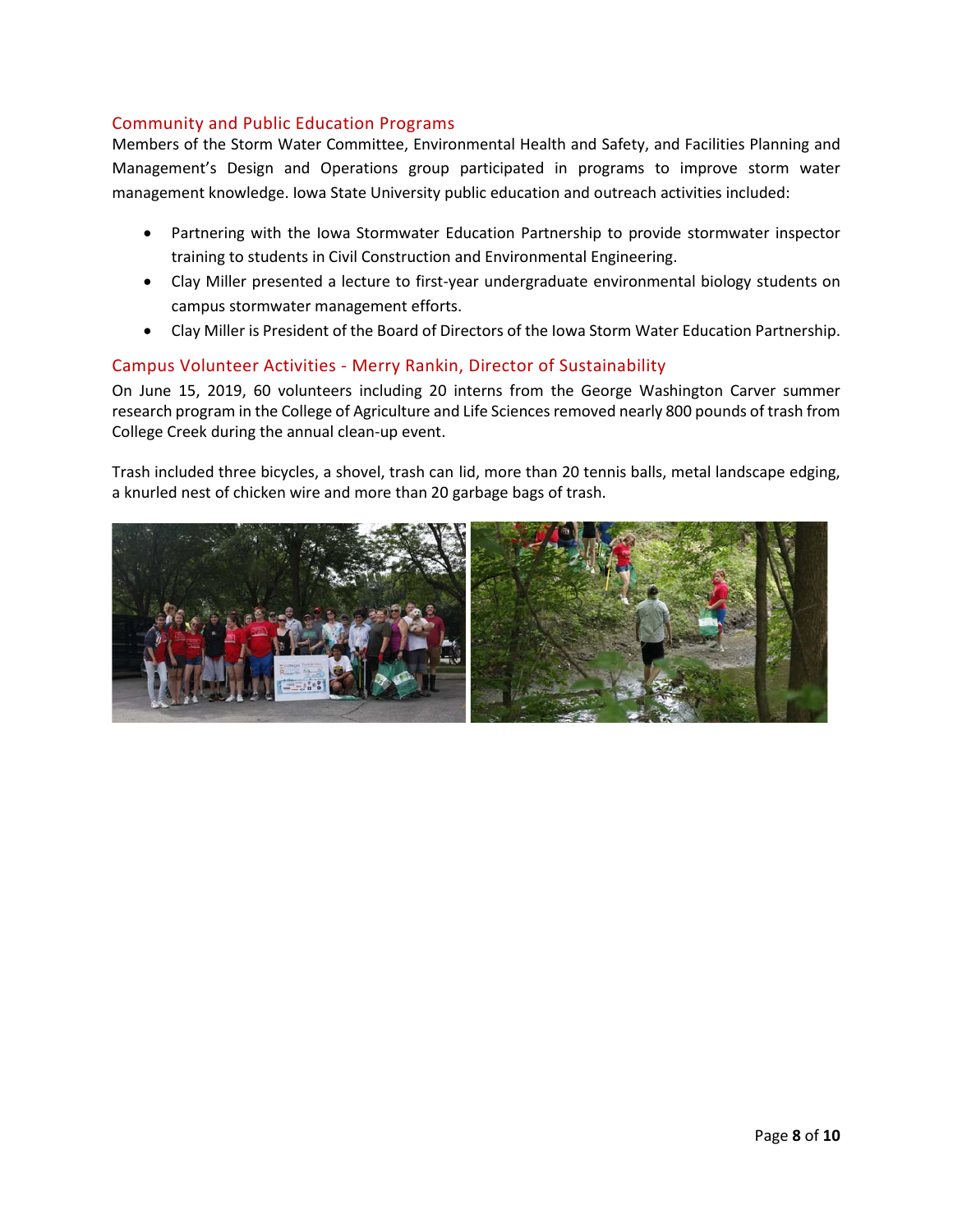# **Attachment A NPDES-Permitted Construction Sites on ISU Campus**



# **Key:**

| 1. | <b>Gerdin Addition</b>                           | IA-34443-34122 |
|----|--------------------------------------------------|----------------|
| 2. | <b>I Road Union Drive Reconstruction</b>         | IA-32363-32071 |
| 3. | Iowa State Center Steam Supple Replacement       | IA-34873-34528 |
| 4. | North Coal Pile Restoration                      | IA-34329-34014 |
| 5. | Parking Lots 2019                                | IA-34874-34529 |
| 6. | Poultry Farm Teaching Research Facility          | IA-34872-34527 |
| 7. | Recreation Services East Of University Boulevard | IA-35197-34867 |
| 8. | Reiman Gardens SW Corner Improvements            | IA-30651-30379 |
| 9. | Sports Performance Center & Jack Trice Stadium   | IA-35214-34883 |
|    | 10. Student Innovation Center                    | IA-30467-30197 |
|    | 11. Utilities West Campus Chilled Water          | IA-32354-32061 |
|    | 12. Vet Med Field Services Building Expansion    | IA-36393-36050 |

# **Attachment B**